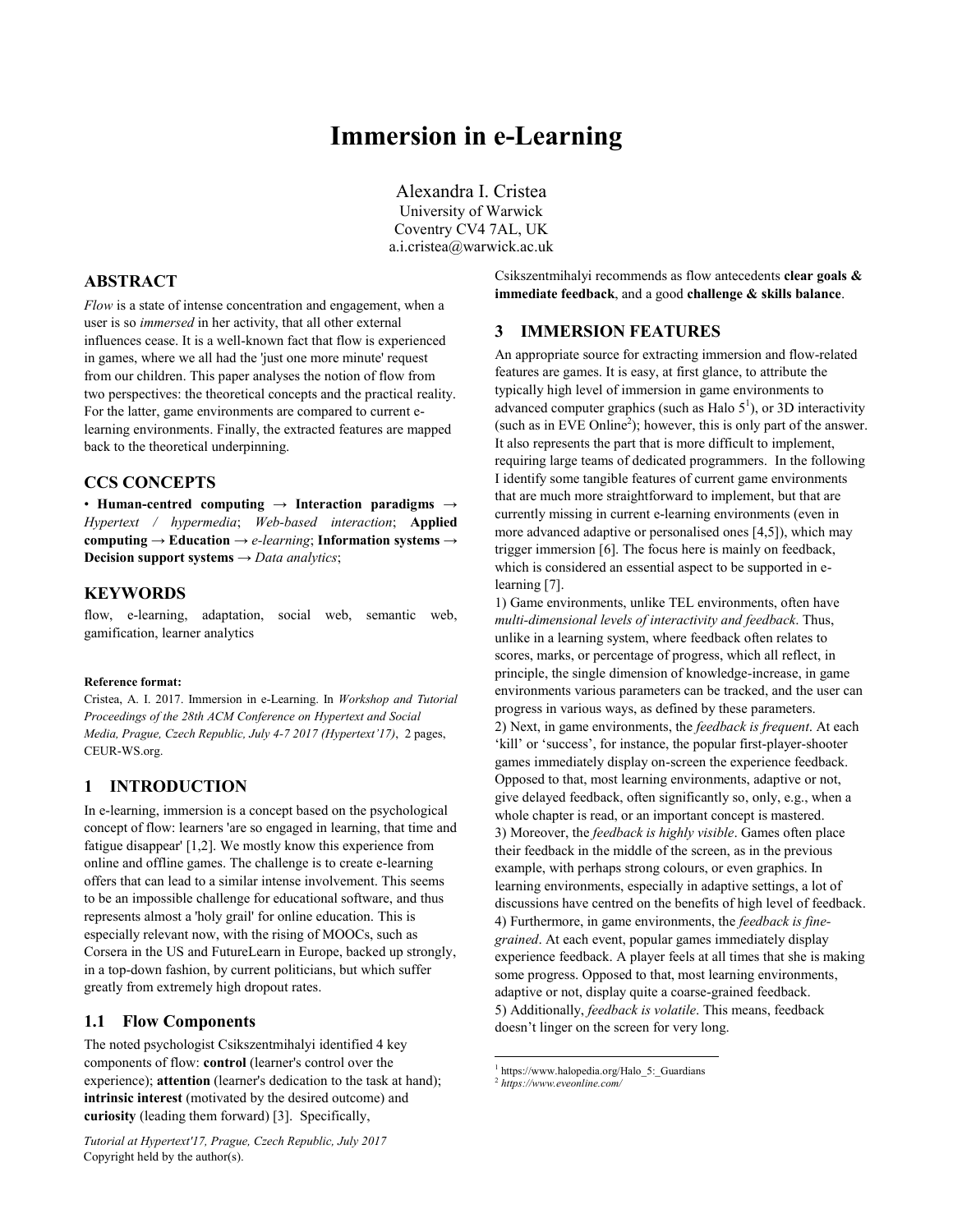6) Moreover, *feedback is traceable*. Whilst the information can flash quickly in front of the user, a user in a game environment can usually find, for instance, information about a certain achievement, when desired. Adaptive learning environments are more concerned with keeping track of the current state (e.g., the percentage of current knowledge) instead of storing minor achievements.

7) Adaptive educational environments may often track the *distance to achievement, instead of challenges conquered*. I.e., as in the above example, the percentage of knowledge as compared to the desired state of knowledge may be displayed. Instead, game environments display achievements, experience levels, ranking in a leader board etc.

8) Furthermore, *interactivity with other players* is often used in multi-player games as an extra dimension for exploration. Competition and collaboration are encouraged via reward systems. Whilst interactivity and collaboration have been explored in previous work on TEL environments (e.g., the ALS EU project $3$ led by Warwick), its effect on the learning immersion is not yet fully explored and exploited.

9)*VAccess to information* (such as feedback) *can be obtained in multiple, redundant ways* in game environments. In such cases, redundancy is no undesirable feature, but the contrary: users can get to the information in whichever way they are more comfortable with. Contrary to this, educational environments rarely introduce redundancy in their paths.

## **4 DISCUSSION**

Analysing how the features above map onto the theory provides the reassurance that these are indeed features which could be scaffolding flow and ultimately immersion in a learning environment, as follows.

1a) *multi-dimensional levels of interactivity*: in terms of flow antecedents, it maps onto 'challenge & skills balance'. In terms of the key components, it maps best onto 'control', although it allows also the learner to follow their 'intrinsic interest' and nurture 'curiosity', which could enhance 'attention'.

1b) *multi-dimensional feedback*: in terms of flow antecedents, it maps well onto the 'immediate feedback'. In terms of the key components, it maps onto 'attention' (as it keeps a learner's attention by the various type of feedback), gives a feeling of 'control', which could increase 'intrinsic interest' and 'curiosity'. *2) frequent feedback*: directly maps to 'immediate feedback', and is generally related to 1b) above.

*3) highly visible feedback*: spurs 'attention', potentially increasing 'curiosity' and 'intrinsic interest', as well as giving a greater feeling of 'control'.

*4) fine-grained feedback*: allows clearly for 'control' - the learner is in charge and aware of most aspects of her learning. Importantly, in opposition to previous research, which was concerned about learning overhead [8], in fact, modern learners

are well equipped to deal with a multitude of inputs online, without losing focus [9, 10].

*5) volatile feedback*: this feature supports 'immediate feedback' by still allowing for learner's 'attention' to the task at hand (instead of interrupting with interaction demands).

*6) traceable feedback*: this features supports 'immediate feedback' by helping, when 'interest' and 'attention' are caught, to easily be in 'control' and find the required information.

*7) challenges conquered, not distance to achievement*: this deals with the 'challenge & skills balance', in that, even harder problems, are presented in a manner in which they can be perceived as simpler and approachable, where skills and challenge are matched.

*8) social aspects*: interestingly, instead of detracting from a learner's attention', social interaction can actually help to improve the 'challenge & skills' balance, and lower achievement thresholds, by involving help from peers, tutors, etc. Such aspects, if well-implemented, can increase the level of perceived learner 'control', and thus increase the motivation and 'interest'. *9) redundant access to information*: a less intuitive outcome, the availability of multiple paths to the same piece of information (be it feedback, or learning content, or social interaction) helps towards learner 'control', adjusting to the learner's mental model of the information organisation, and lowers the challenge from a system perspective, thus achieving a better 'challenge & skills balance'.

## **5 IMMERSION FRAMEWORK**

Figure 1 represents these features in the form of an initial immersion features framework, including also the *flow dimensions*, directly mapped from the theory [1,2,3] (under features, on the right hand side of the image), As can be seen in section 4, the majority of the features discussed there are centred around *feedback*. These involve points 1b- 7 from section 4. Others are concerned with *delivery* (Features- >Delivery on right hand side of image), corresponding to 9 in section 4, and *interactivity* (Features-> multi-dimensional levels of interactivity), corresponding to feature 1a in section 4. Additionally, the framework describes the user *activities* (Features->Activities, right hand side of Figure 1) - the type of actions users are likely to perform when learning via a hypertext environment. Finally, the framework provides well as additional *metrics* and *measurement methods* (left hand side of the image), which can be involved in tracing and estimating the appropriateness of the specific implementation for this set of features.

This framework represents, to the best of the author's knowledge, the first attempt of systematically analysing and differentiating between flow parameters in games, and their counterpart in elearning environments. Whilst some of these features have been studied separately, they have not been analysed in a systematic way, based on evidence from their source, as well as per their potential to inducing the flow state in the learners.

 $\overline{a}$ 

<sup>3</sup> http://www.academia.edu/12713425/Adaptive\_Learning\_Spaces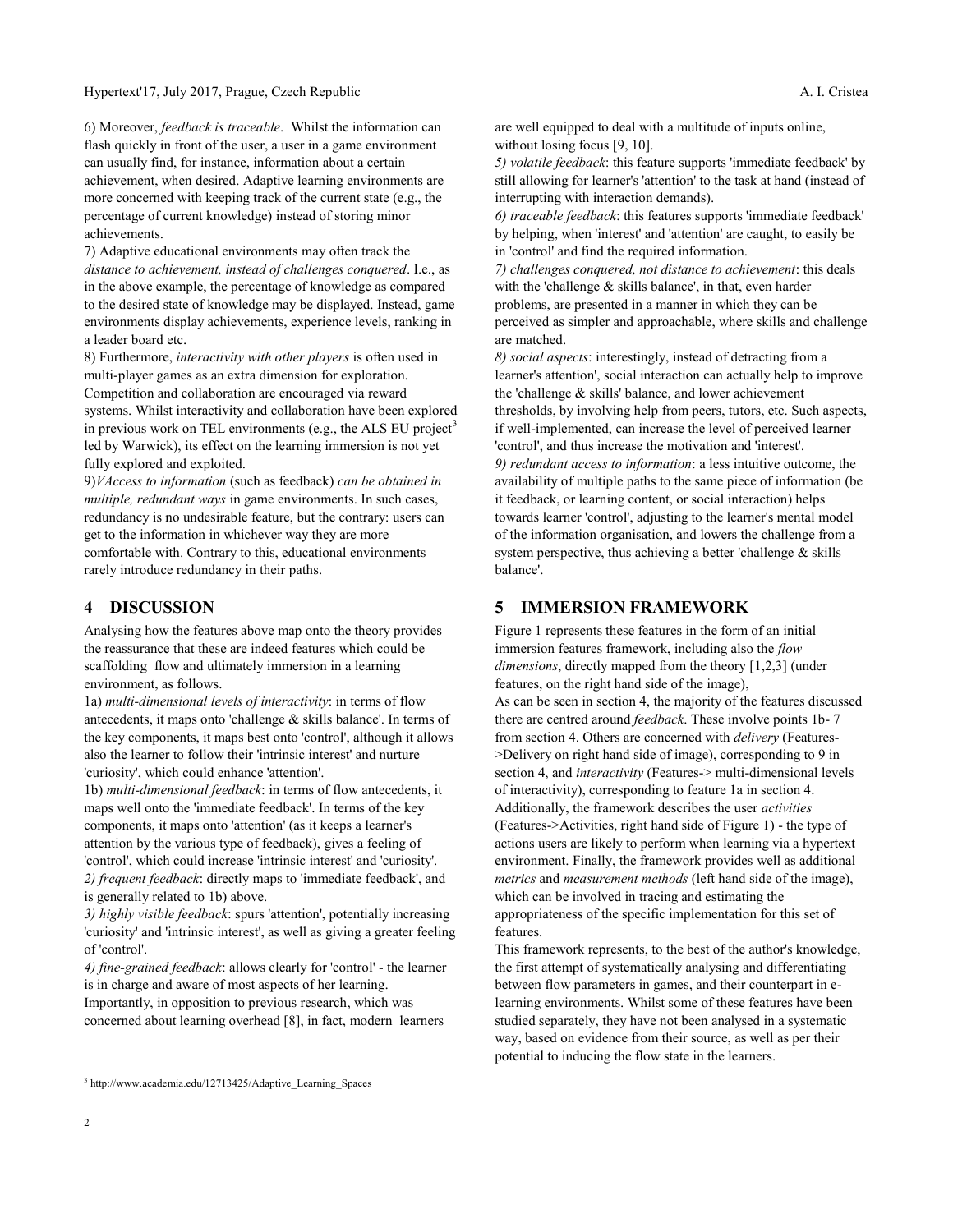

**Figure 1: Immersion Features Framework.**

## **6 CONCLUSIONS**

In summary, this paper has proposed a new method of adding flow-related features to an e-learning environment, by extracting relevant flow-inducing features from games environments, which reflect the quintessence of user immersion, and creating an initial framework for researchers. However, instead of being stuck at a superficial level - such as assuming that e-learning has to be delivered via games, in order to induce flow, or that it has to include high resolution 2D or even 3D graphics, the focus was on the more often overlooked aspects of games. Still, the results are not comprehensive. Results mainly centre on 'feedback', and, for instance, 'goals' have not been studied at all. This study thus encourages researchers to further explore such features, to better reflect the intrinsic requirements of flow theory, and achieve the immersive environments for the learners of the future. Recently, a new generation of e-learning tools are incorporating such elements that are aimed at *flow* [11-20]. However, these researches are few and far between, and a broader effort of the research community in general is needed, to get closer to this 'holy grail' of online education.

#### **REFERENCES**

- [1] Mihaly Csikszentmihalyi. 1991. Flow: The Psychology of Optimal Experience, HarperCollins, ISBN 0-0609-2043-2.
- [2] Mihaly Csikszentmihalyi. 1997. Finding Flow: The Psychology Of Engagement With Everyday Life, books.google.com [last accessed 09/06/2017]
- Pappas, C. 2016. Applying the flow theory in online training, eLearning

Industry, https://elearningindustry.com/applying-the-flow-theory-in-onlinetraining [last accessed 09/06/2017]

- [4] O'Donnell, E., Lawless, S., Sharp, M. & V.Wade. (2015). A Review of Personalised E-Learning: Towards Supporting Learner Diversity. International Journal of Distance Education Technologies, pp.22-47. DOI: 10.4018/ijdet.2015010102
- Ashman, H., Brailsford, T., Cristea, A. I., Sheng, Q. Z., Stewart, C., Toms E. and Wade,V. 2014. The Ethical and Social Implications of Personalisation Technologies for e-Learning International Journal of Information Management (IJIM), Special Issue on IS Ethics: Past, Present and Future at Information & Management, Elsevier, 51(6), September 2014, p. 819–832, DOI: 10.1016/j.im.2014.04.003
- [6] Konradt, U., Filip, R., Hoffman, S. 2003. Flow experience and positive affect during hypermedia learning, British Journal of Educational Technology, DOI: 10.1111/1467-8535.00329
- [7] Aswek, S. (2000) Feedback for learning, Routledge Falmer, Taylor & Francis Group.
- [8] Chen, F. et al. 2016. The State-of-the-Art. Chapter, Robust Multimodal Cognitive Load Measurement, Part of the Human-Computer Interaction Series, 13-32, Springer.
- [9] Zumbach, J., Mohraz, M. 2008. Cogitive load in hypermedia reading comprehension: Influence of text type and linearity, Computers in Human Behavior 24, 875-887, Elsevier.
- [10] Zunbach, J. 2006. Cognitive Overhead in Hypertext Learning Re-examined: Overcoming the Myths, J. of Educational Multimedia and Hypermedia, 15(4), 411-423.
- [11] Liu S-H., Liao H-L., Pratt J.A. 2009. Impact of media richness and flow on elearning technology acceptance, Computers & Education, Elsevier, 52, 599- 607.
- [12] Lee, M-C. 2010. Explaining and predicting users' continuance intention toward e-learning: An extension of the expectation-confirmation model, Computers & Education 54, 506-516.
- [13] Shi, L., Cristea, A. I., Awan, MSK., Hendrix, M., Stewart C. 2013. Towards understanding learning behavior patterns in social adaptive personalized elearning systems, AMCIS, 1 - 10, Chicago, Illinois, USA, August 15 - 17.
- [14] Shernoff, D. J. .et al. 2014. Measuring Flow in Educational Games and Gamified Learning Environments , EdMedia, Tampere, Finland, June 23-26.
- [15] Shi, L., Cristea, A. I., Hadzidedic, S., Dervishalidovic, N. 2014. Contextual Gamification of Social Interaction –Towards Increasing Motivation in Social E-Learning, In: 13th International Conference on Web - based Learning